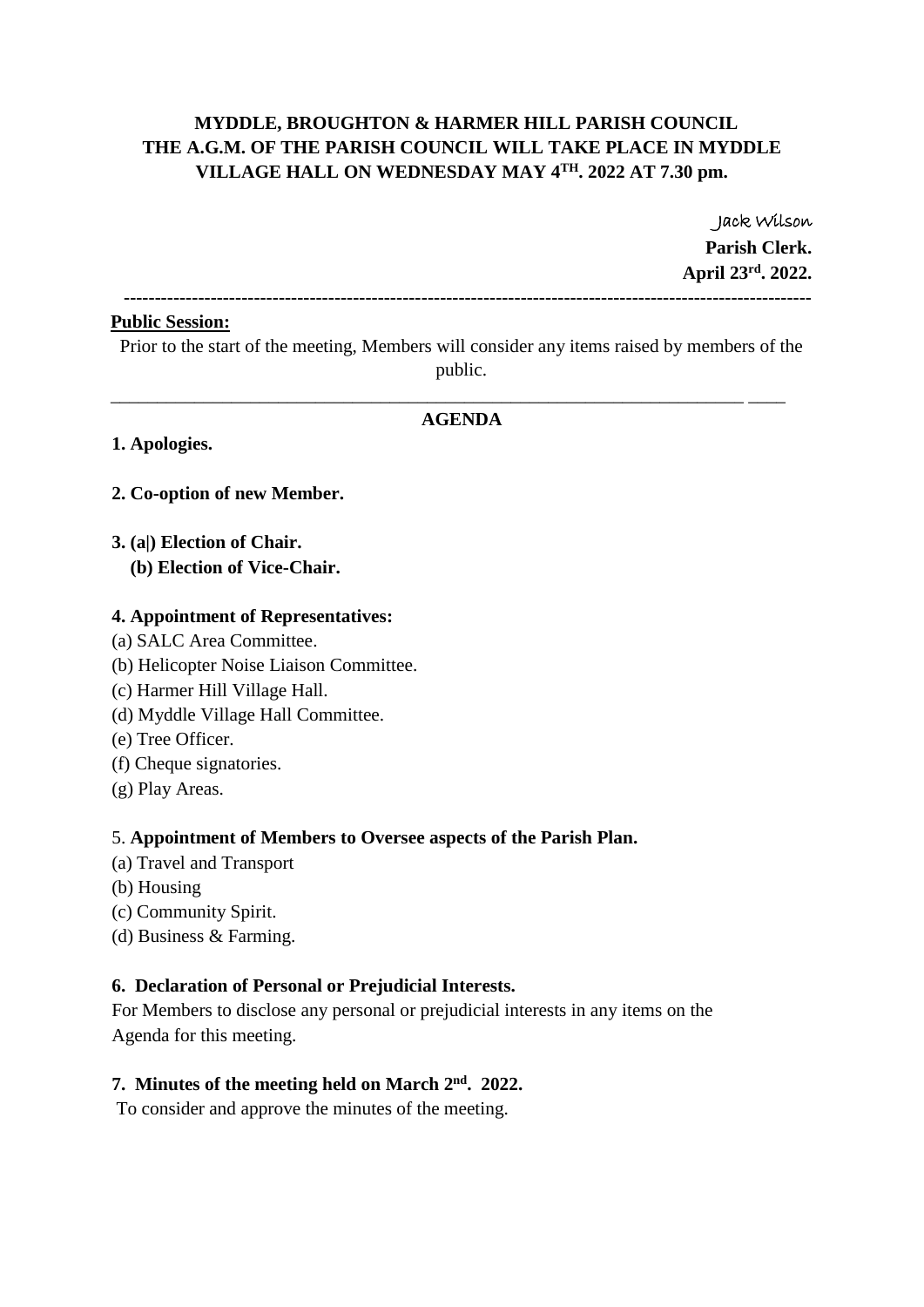# **8. Matters Arising.**

- (a) Queen's Jubilee Suggested Celebrations.
- (b) Harmer Hill Lay-by on A528.
- (c) Harmer Hill Reservoir.
- (d) Lord Lieutenant's Garden Party.
- (e) Street Lights.
- (f) Support for Vulnerable People.
- (g) Well Croft Wall and Well.
- (h) Annual Litter Pick.
- (i) Wem Road pavement.
- (j) Possible use of solar lighting.
- (k) Leased woodland.
- (l) Play Area repairs.
- (m) Community Environment Project:

*To confirm that the grant of £1,500 received from Shropshire Council has been spent in accordance with the terms of reference.*

# **9. Correspondence Received**.

To consider and where necessary respond to correspondence received by the Clerk since the last meeting.

# **10. Accounts for Payment and Financial Statement.**

These will be presented at the meeting.

## **11. Audit – Annual Governance Statement.**

Please see attached.

## **12. Planning Applications.**

A.The following applications have been received:

1. Meadow View, 8, Council Houses, Lower Road, Harmer Hill -single storey rear extension and first floor rear extension above existing (22/01106/FUL). *No objections raised.*

2. Chapel House, Newton on the Hill – erection of a garage and single storey extension plus internal alteration (22/01182/Full). *No objections raised.*

3. Dunstone, Myddlewood – erection of single storey side and rear extensions

(22/01143/Full). *No objections raised.*

B. The following applications have been approved by Shropshire Council:

1. Apple Tree Farm, Marton – Installation of ground-mounted solar PV array (22/00150/FUL).

2. Meadow View, 8, Council Houses, Lower Road, Harmer Hill – single storey extension etc. (22/01106/FUL).

C. The following application has been refused by Shropshire Council:

Proposed Holiday Let Cottages adj. Woodside, Yorton Heath (21/00005/FUL).